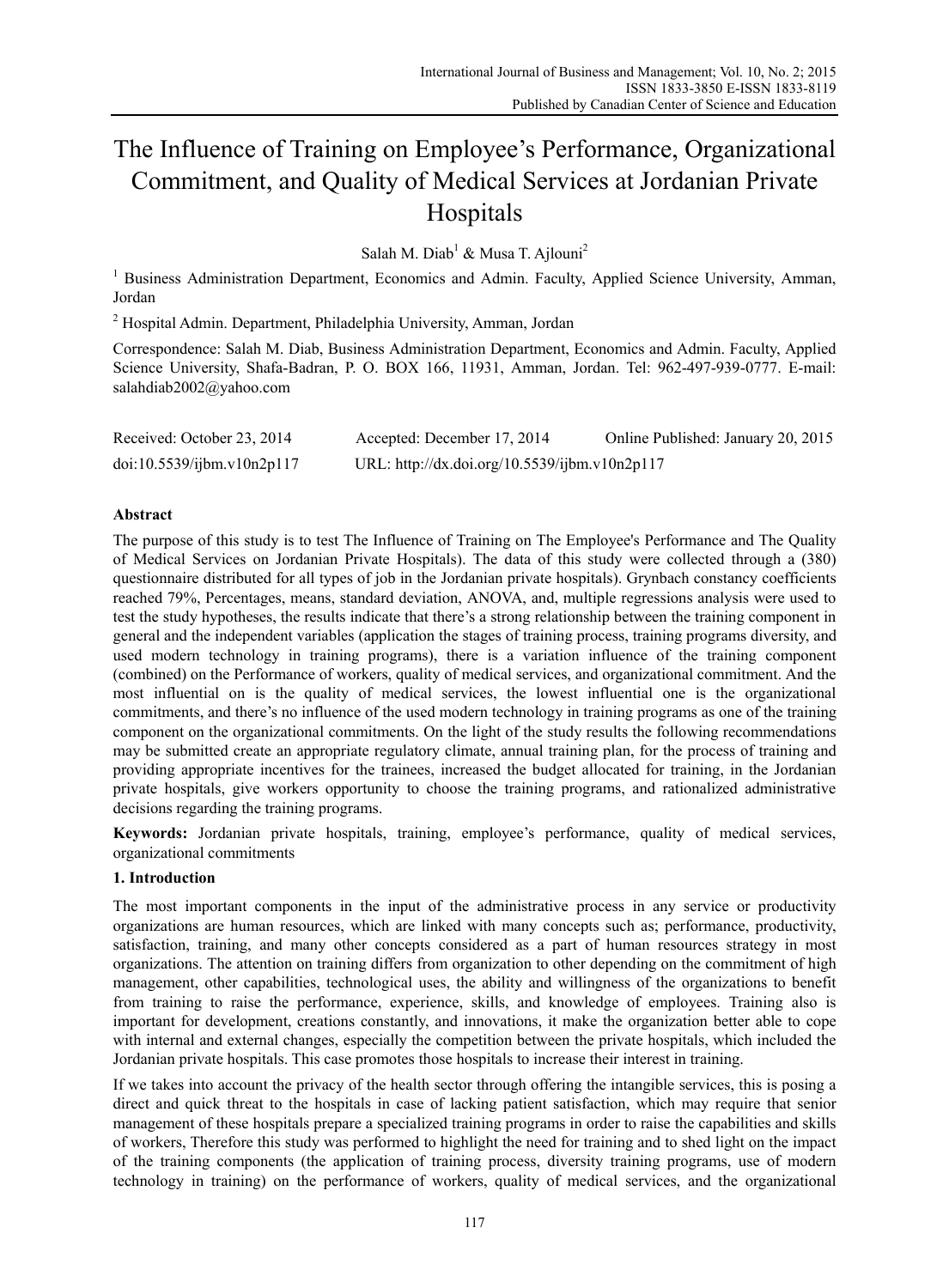commitment.

# **2. Literature Review**

# *2.1 Training Concept and Its Importance*

Training is an essential activity for the management of human resources in any organization, training can be defined as the process through which change of behaviors, knowledge and motivation of employees can be achieved in order to improve the compatibility between the characteristics and capabilities of the employee and the job requirements. (Dora & Sabag, 2008).

As (Mograbi, 2008) mentioned that Casisyo, defined training as the activity of running pilot programs and design it in order to develop individual's collective performance and raise the level of efficiency of the organizational performance (Mograbi, 2008).

(Khalifa, 2000, p. 43) Sees that training and development are vital elements to successful work and growth of hospitals. The training in the hospital is an essential and vital function. Its becomes a strategy and high priority for the high management, in order to create a spirit of creativity, innovation, morale, and affiliation among hospital employees. In addition it makes hospital familiar with the scientific and technological developments and changes. The training is important as it brings a lot of excellence factors and skills that can be owned by employees in any organization, such as: the ability to analyze situations and build initiatives to solve problems, and play a positive role within the working groups.

The foundations and principles of training can be summarized as; training is an essential part of the administrative development and it's a meager tool of modern management, it's considered as a basic function integrated with the functions and activities of human resource management. Training is a planned comprehensive, and continues process that consists of a series of stages and steps, that include designing, implementation, evaluation, and follow-up of the training program.

the basic principles of training, is the need to be meaningful for workers, based on scientific theories, and to taking into account the principle of efficiency, effectiveness, individual differences, and continuously regeneration.

# *2.2 Prepare Training Plans*

A training plan is a detailed document that guides the planning and delivery of the training programs .Steps to prepare a training plan; include; Assessment of training needs, set organizational training objectives, create training action plan, implement training initiatives, and revise training.

## *2.3 Training Objectives*

- 1) Management objectives such as: ease the burden on supervisors, skills acquisitions for leaders suitable for their work, assist management to discover the right man in the right place, supply workers with all information they need related to the project objectives and policies, preparing leaders and develop their abilities. (Maher, 1999).
- 2) Economic and social objectives such as: increased production efficiency, increased the standard of living for workers, increased the efficiency of individuals to achieve the objectives of the organization, change the individual's behavior to suit the requirements of the work performed, and change directions to provide knowledge and skill. (Alqadi, 1998).
- 3) Technical objectives such as; reduced the maintenance costs, improve customer services, increased work efficiency, reduce the damaged and lost, raise the technical level of workers, and improve worker performance.

## *2.4 The Areas of Training*

There are five key areas for training: Knowledge, skill, techniques, attitudes, experience. These areas can be achieved through a good training programs goal related to these areas. .The training can be divided according to different bases, including location, time, type.... etc.

# *2.5 Performance*

The performance can be considered as the output capability one hour work or the amount of output per worker during a specific time (Aldmrani, 1987). The performance also is the ratio between the quantity produced and the labor used in production of a certain amount (Suleiman, 1998), the performance has a certain character; quantity, quality, and comprehensive. In addition to that, any individual performance reflects his ability and knowledge to achieve the goals associated with the accuracy, whatever the nature of the work (Shanawany, 2001). All services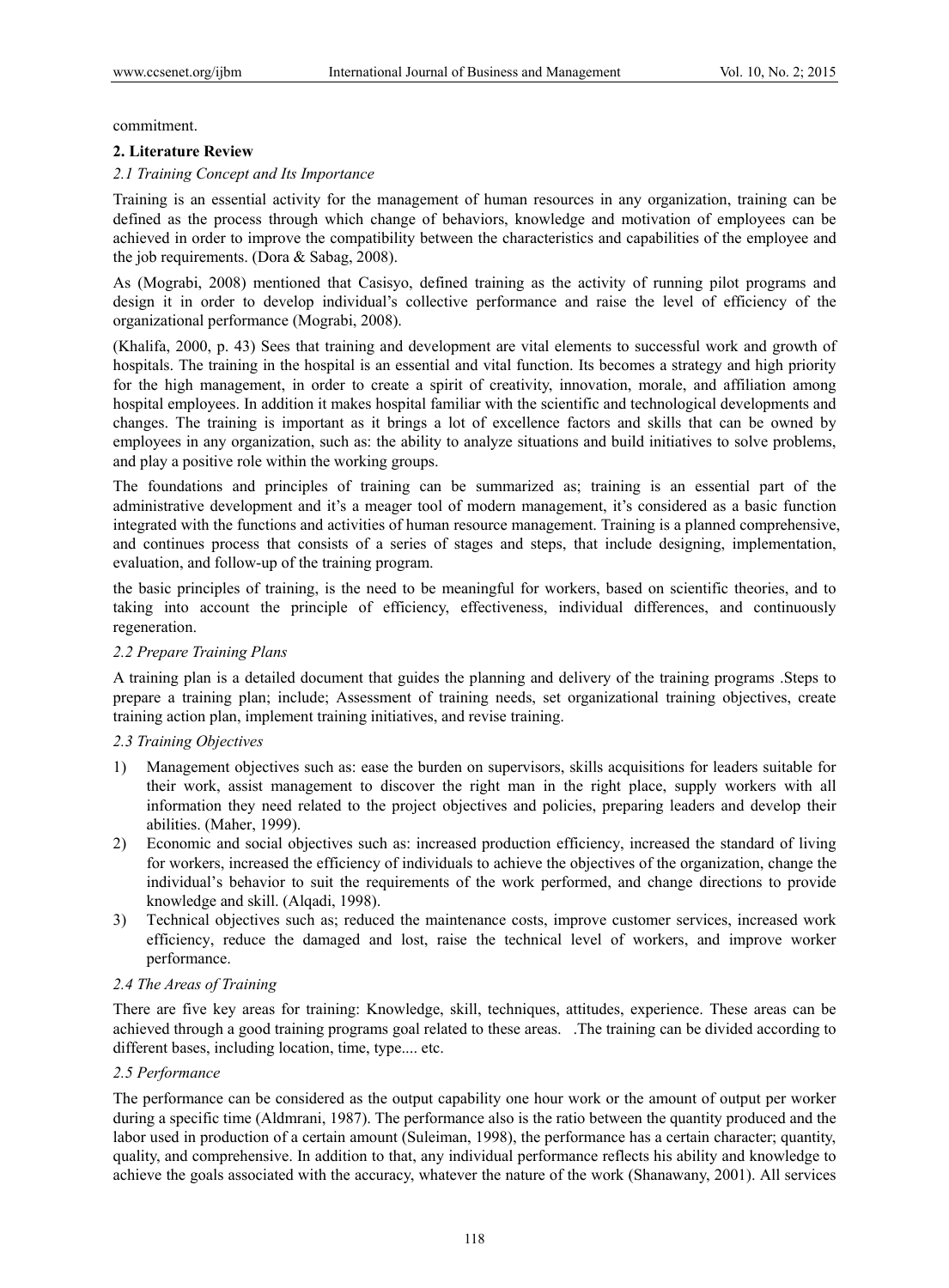and productive organizations interested in performance because it measures the efficiency and effectiveness of the organization as well as individuals and groups.

## *2.6 Quality of Medical Services*

Quality of medical services as (David, 1999) defined is perceived from three views, the patients, medical groups, and hospital administrators. The patient looks to quality of medical care as to what extent that services provided by the hospital are meeting his required needs, medical groups look to it as the skills and experience of the individuals in the hospital; and the hospital administrators look to it as achieving efficiency and effectiveness in the provision of medical service. The quality of medical services reduces the errors, reduce patient waiting time, provide all kinds of medical services with acceptable level, in addition to ethics commitment of the medical profession (Diab, 2010).

The perceived quality of medical service through a private entrance so-called the gap which it is the difference between the services provided and the expected service to be submitted or the difference between service provided and the standards set for the medical services. There are five dimensions for the quality of medical services, which are; access to services, technical competence, efficiency and effectiveness, interpersonal relationships, health safety, and amenities. (Al-mansur, & Yaser, 1997).

## *2.7 Organizational Commitment*

The organizational commitment defined as the psychological readiness and internal desire for working in the organization, it is also the readiness to make the utmost possible effort for the benefit of the organization and cravings stay in the organization through extra extensive effort for the sake of the success of the organization and achieving its goals (harrries, 2003, p. 31). Also organizational commitment is considered as a strong link between the employees and the organization when employee's values and goals are compatible with the organization goals and values. Organizational commitment has a set of dimensions: the organizational loyalty, responsibility to the organization, the desire to continue in the work, and the faith with the organization. (Obeidi, 2012, p. 83).

## **3. Previous Studies**

There are many studies related to the topic of the study, but not related to hospitals, examples of these studies are:

Study by (Mia, Ali, and others, 2009), measuring the impact of training on the performance of workers: An Empirical Study of the Directorate of Education in Al Buraimi Governorate in the Sultanate of Oman. Results of the study, showed an impact of training on the performance of teachers, and it increased their productivity. The researchers recommended giving more attention to the quality of the training programs offered to teachers.

Study of (Jalal & Abu Bakr, 2010) the effect of training technical programs on efficiency of workers in the Palestinian financial market. The study found that the technical training leads to stability in the work, and increases the efficiency of workers in the Palestinian financial market.

Study of (Tarawneh, 2009) the obligation to apply the stages of training and its impact in the field of performance of employees, the study found that the existence of an obligation to apply the stages of training with an effect of this commitment on the performance of employees, the researcher provided some recommendations as, the need to take into account the diversity of training programs and encouraging employees to comply with all phases of training.

Study of (Ghannam, and others, 2010) the impact of training on the performance of the employees in the Palestinian insurance sector, the study found that their a relationship between the training and performance improvement, and the external training is the best training procedure, the study also found that there are effect of the training on the organizational commitment of employees in the insurance sector in Palestine.

Study of (Al-Obeidi, & Jawaher, 2013) the effect of following a creative approach trend and strategy training on the employees performance in the Kuwait Oil Company, the study found a strong relationship between strategy training and the employees performance, the researcher emphasized the need to focus on strategic training activities in Kuwait Oil, taking into account the internal and external factors of the company.

Study of (Ntal, 2007) the role of training in development of the competencies of school managers in the United Nation Relief World Agencies (UNRWA) in Gaza Strip. The study found that training increases the efficiency and performance of school managers.

Study of (Teresa, & Brannik, 2002) service management practice- performance model: A focus on Training Practice. The studies found the presence of close relationship between training and service performance and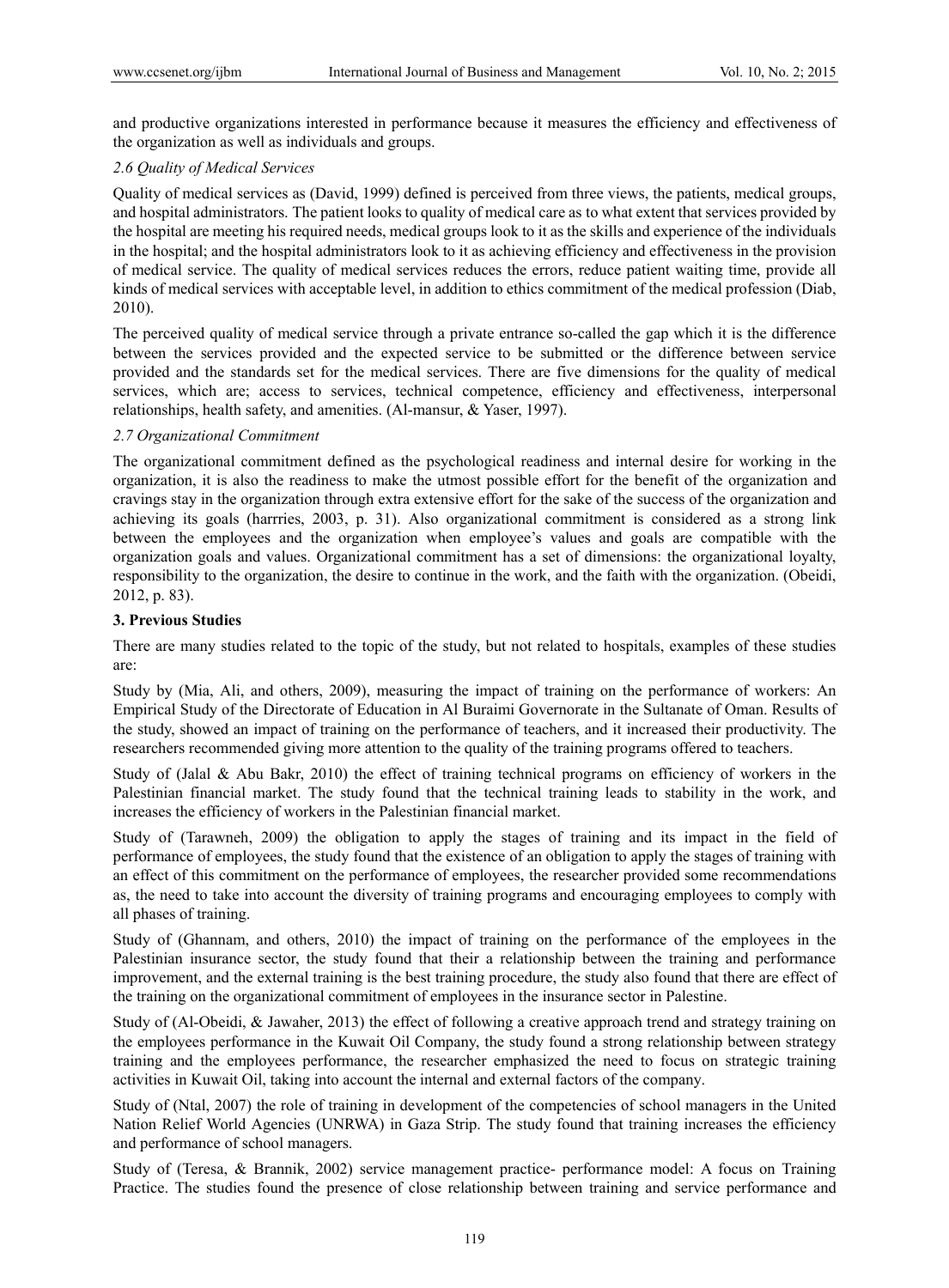demonstrated that extensive training activities enhance this relationship.

Study of (Danials, 2003) employee training: a strategic approach to better returned on investment a study on British banks, the study found that training contributes significantly to the development of the skills and learning of employees and achieve a high level of quality, and create an organizational culture supportive of the goals of the organization.

Study of (Sezar, 2009) an analysis on relations between implementation of training activities and human resources management organizations in service businesses: A sample in hotels. The study concluded that in the hotels, where they have a manager of human resources and training, the workers have outstanding performance; in addition to that there is a close relationship between training programs offered and management of human resources.

Study of (Lateef  $&$  Louay, 2008) The role of training in the evaluation of the efficiency of the employees performance, within the hotel sector-a study of the views of managers and heads of departments and employees at the Rashid Hotel-Baghdad, the study found the presence of great importance to training in evaluating the performance of employees and achieving a high level of customer satisfaction.

What distinguishes this study from previous studies that its deal with the hospital sector, which have not been targeted frequently for similar research-according to the researcher knowledge-; in addition this study has linked training components with the dependent variables, performance, and organizational commitment and the quality of medical services in Jordanian private hospitals, also using more than statistical treatment to examine the study hypotheses.

## **4. Study Objectives**

This study aims to achieve the following:

- To provide a simple theoretical framework for the study variables.
- To answer the questions of the study problem, as described in the previous part.

 Test and measure the impact of the training components (application of stages of the training process, diversity of training programs, and use of modern technology in training) on the employee's performance, the quality of medical services, and the organizational commitment, at the Jordanian private hospitals.

 Make appropriate recommendations in the light of the results of this study, which may lead to improved performance, better quality of medical services, and organizational commitment

Addressing a topic that hasn't been studied before, at the Jordanian private hospitals.

#### **5. The Importance of the Study**

In the light of accelerated scientific and technological developments in the field of medical services and the increasing competition among private hospitals in Jordan to gain bigger share of the growing medical tourism market, training and continuous development of human resources is gaining more priority and emphasis by Jordanian private hospitals. The other aspect that gives importance to the study is that training linked to human resources, which is considered as the main component input in the administrative process. Also the importance of the study comes through what (Mashhadani, 2002), set about raising production efficiency, and improving the regulatory climate through training. As well as (Abbas, 2006), set, the training leads to the rationalization of administrative decisions and build a base of effective communications. In addition to that, the researchers expect that Jordanian private hospitals may take advantage of the results of this research.

## **6. The Rational and Problem of the Research**

The problem of the study concentrated on analysis of the training at the Jordanian private hospitals. The researchers had worked at the health sector in Jordan for many years, they want to examine the impact for training component on a variety of selected factors within the private hospitals, so the problem of the study is to identify if there's an impact of training components (application stages of the training process, diversity training programs, use of modern technology in training) on (the performance of employees, the quality of medical services, and organizational commitment) in the Jordanian private hospitals. The problem of this study summarized in a range of questions, which are:

 What is the impact of the training components (application of stages of the training process, diversity of training programs, and use of modern technology in training) on the employee's performance in the Jordanian private hospitals?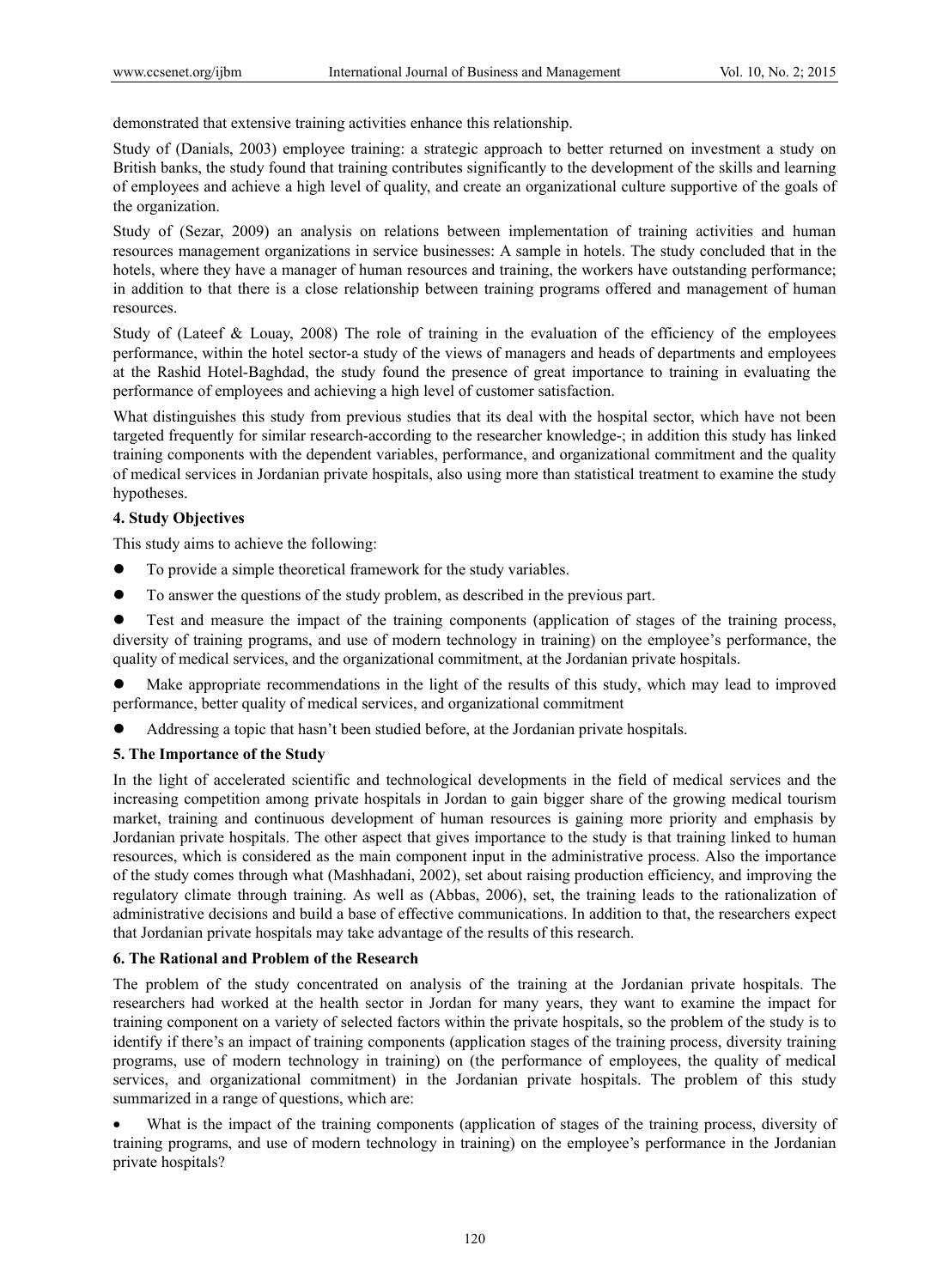What is the impact of the training components (application of stages of the training process, diversity of training programs, and use of modern technology in training) on the quality of medical services at the Jordanian private hospitals?

 What is the impact of the training components (application of stages of the training process, diversity of training programs, and use of modern technology in training) on the organizational commitment at the Jordanian private hospitals?

# **7. Framework and Study Hypothesis**

#### *7.1 Study Framework*

The proposed framework for this study is illustrated in Figure 1. The framework shows the impact of the training component (application the stages of training process, training programs diversity, and used modern technology in training programs) on the performance of workers, quality of medical services, and organizational commitment.



Figure 1. Study framework

*Note.* The study model was used to study Tarawneh, 2009.

## *7.2 Study Hypothesis*

It consisted of three major hypotheses, each one consisted of three minor hypotheses as follows:

#### 7.2.1 First Major Hypothesis

H0: There is no statistically significant effect of the training components (the application of training process, diversity training programs, use of modern technology in training) on the employees' performance in Jordanian private hospitals.

H0: There is no statistically significant effect of the application of training process on the employees' performance in Jordanian private hospitals.

H0: There is no statistically significant effect of the diversity training programs on the employees' performance in Jordanian private hospitals.

H0: There is no statistically significant effect of the used of modern technology in training on the employees' performance in Jordanian private hospitals.

#### 7.2.2 Second Major Hypothesis

H0: There is no statistically significant effect of the training components (the application of training process, diversity training programs, use of modern technology in training) on the quality of medical services in Jordanian private hospitals.

H0: There is no statistically significant effect of the application of training process, on the quality of medical services in Jordanian private hospitals.

H0: There is no statistically significant effect of the diversity training programs on the quality of medical services in Jordanian private hospitals.

H0: There is no statistically significant effect of the used of modern technology in training on the quality of medical services in Jordanian private hospitals.

## 7.2.3 Third Major Hypothesis

H0: There is no statistically significant effect of the training components (the application of training process,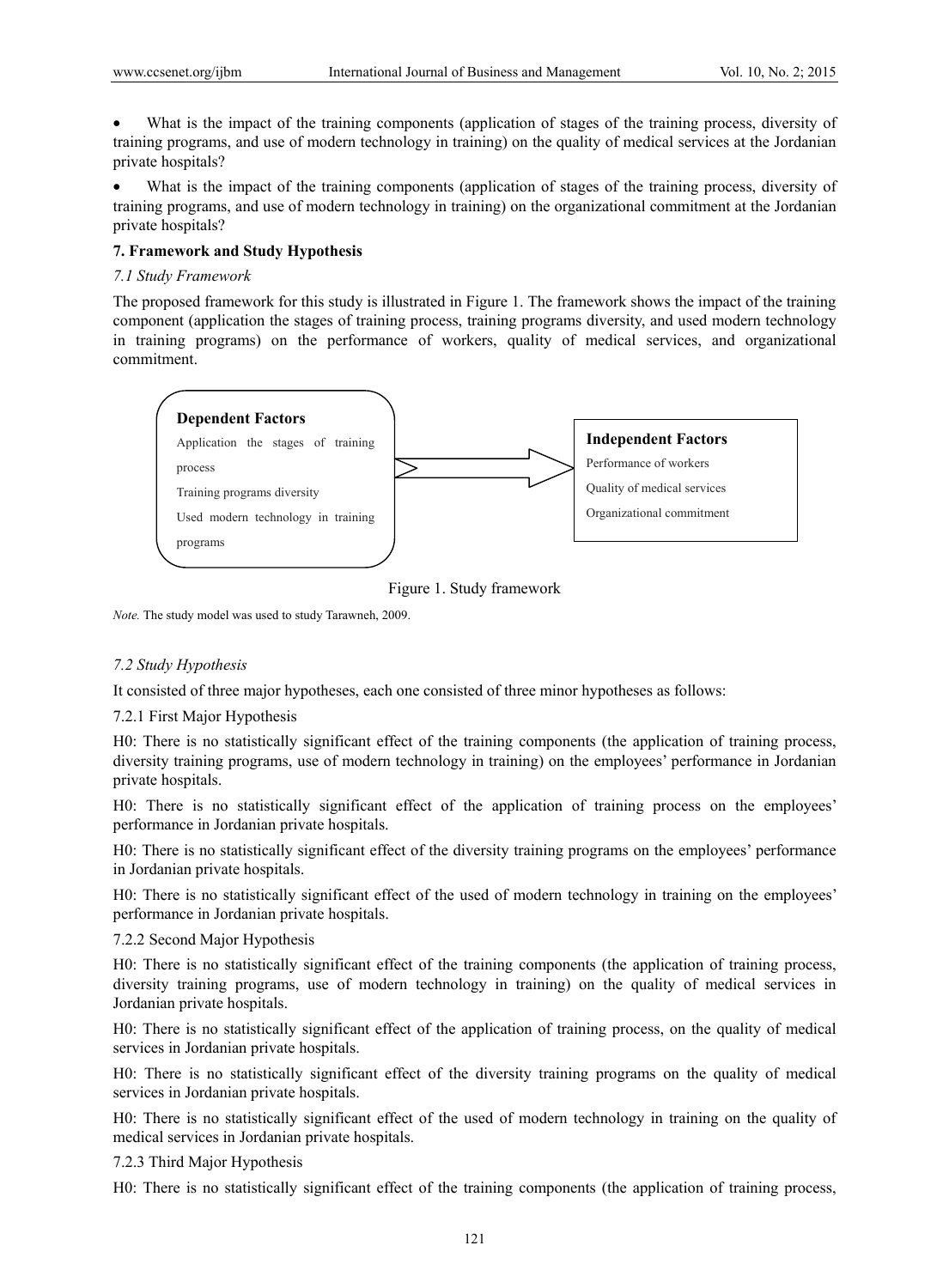diversity training programs, use of modern technology in training) on the organizational commitment in Jordanian private hospitals.

H0: There is no statistically significant effect of the application of training process on the organizational commitment in Jordanian private hospitals.

H0: There is no statistically significant effect of the diversity training programs on the organizational commitment in Jordanian private hospitals.

H0: There is no statistically significant effect of the used of modern technology in training) on the organizational commitment in Jordanian private hospitals.

## **8. Methods and Procedures**

#### *8.1 Study's Methodology*

Theoretical framework was developed through different sources of books, scientific journals, and the internet. The preliminary data were obtained through designing a questionnaire that consists of forty (40) clauses; those (40) clauses reflect all the dependent and nondependent variables.

#### *8.2 The Populations and the Sample of the Study*

Study's population consisted of all the employees in Jordanian private hospitals, which are around (75) hospital, (according to non-published report of the ministry of health in Jordan) with (20000) employees in deferent positions and jobs. According to the (Krejcie and Morgan table for determining the sample size) related to the population size, the sample size was (380), the questionnaire distributed randomly to the sample size from all positions and jobs.

#### *8.3 Data Collection Methods*

The main instrument of this study relays on the questionnaire, it was developed in the form of a questionnaire after reviewing previous studies in this field. It consisted of forty (40) clauses, which were designed according to (Likart scale): (strongly disagree, disagree, don't know, agree, strongly agree,), and given the weights (1, 2, 3, 4, and 5). The higher the mean, indicates to higher degree of consent on the clause.

## *8.4 Internal Consistency*

(Grynbach Alpha confections) were obtained for internal consistency between the clauses attitudes scale. As (Grynbach coefficients) reached 79.0%, it is considered a high value indicates to the study's instrument constancy.

#### *8.5 Statistical Methods Used*

The following statistical methods were used for statement attributes of the study sample and for examining the hypotheses of the study: frequencies, percentages, means, standard deviation, multiple linear regression analysis, ANOVA analysis, and Pearson correlation.

# **9. Results and Testing Research Hypothesis**

| Job employee character.                         | Sample No(380) | <b>PERCENTAGE</b> |
|-------------------------------------------------|----------------|-------------------|
| <b>JOB</b>                                      |                |                   |
| Administrative and Finance                      | 90             | 24%               |
| Medical<br>staff<br>(doctors,<br>and<br>nurses, | 220            | 58%               |
| paramedical,etc)                                |                |                   |
| Technical staff (engineers, maintenance,  etc.  | 70             | 18%               |
|                                                 |                |                   |
| <b>GENDER</b>                                   |                |                   |
| Male                                            | 225            | 59%               |
| Female                                          | 155            | 41%               |
| AGE                                             |                |                   |
| Less than 25 years                              | 30             | 8%                |
| $26-35$ years                                   | 90             | 24%               |
| $36-45$ years                                   | 180            | 48%               |
| $46-55$ years                                   | 63             | 16%               |

Table 1. General characteristics of the study sample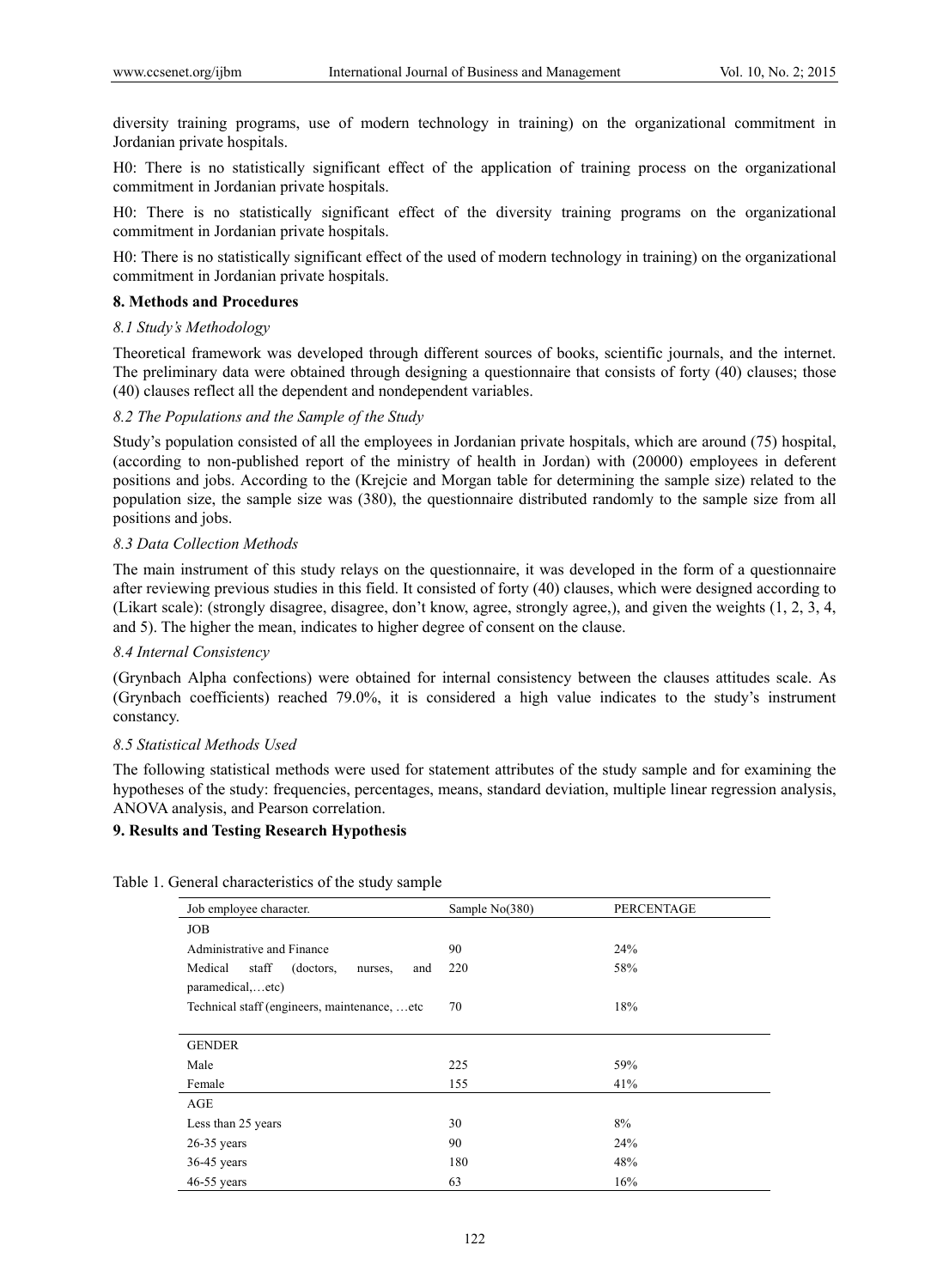| 17  | 4%  |  |
|-----|-----|--|
|     |     |  |
| 286 | 75% |  |
| 94  | 25% |  |
|     |     |  |
| 70  | 18% |  |
| 148 | 39% |  |
| 72  | 19% |  |
| 90  | 24% |  |
|     |     |  |
| 33  | 9%  |  |
| 237 | 62% |  |
| 77  | 20% |  |
| 33  | 9%  |  |
|     |     |  |

Table 1 appears that (58%) percent of the sample are medical staff, which are the higher percentage. (59%) of the sample are male, the greater percentage (48%) form those age between (36-45) years old, It is also noticed that the higher percentage (75%) married, (39%) of the study sample has (6-10) years' experience, The higher percentage (62%) has Bachelor degree.

Table 2. The mean and standard deviation for the study sample answers about the training component and the other dependent factors

| Dependant and independent factors           | <b>MEAN</b> | <b>STD. Deviation</b> |
|---------------------------------------------|-------------|-----------------------|
| Application the stages of training process  | 3.98        | 0.406                 |
| training programs Diversity                 | 4.28        | 0.511                 |
| Used modern technology in training programs | 4.30        | 0.460                 |
| Performance of workers                      | 4.25        | 0.489                 |
| Quality of medical services                 | 4.33        | 0.440                 |
| Organizational commitment                   | 4.20        | 0.461                 |
| Total                                       | 4.22        | 0.448                 |

Table 2 shows the arithmetic means and standard deviation for the sample answer, related to dependent and independent variables, according to the means in table 2, the sample members understand each variable very well, because of all the means for all the variables are greater than (3), the higher understanding is the quality of medical services with the higher means (4.33).

|  |  | Table 3. The Pearson correlation of the relationship between dependent and independent variables |  |  |  |  |  |  |  |  |
|--|--|--------------------------------------------------------------------------------------------------|--|--|--|--|--|--|--|--|
|--|--|--------------------------------------------------------------------------------------------------|--|--|--|--|--|--|--|--|

| variables                            | Application the stages of training<br>process | training<br>programs<br>Diversity | training<br>Used modern technology<br>in<br>programs |
|--------------------------------------|-----------------------------------------------|-----------------------------------|------------------------------------------------------|
| Performance of workers               | 0.847                                         | 0.837                             | 0.614                                                |
| of<br>Quality<br>medical<br>services | 0.677                                         | 0.654                             | 0.531                                                |
| Organizational<br>commitment         | 0.715                                         | 0.546                             | 0.544                                                |
| At the level of alpha= $5\%$         |                                               |                                   |                                                      |

Table 3 show the Pearson correlation of the relationship between the dependent and independent factors, the higher relation between the application of the stages of training process and performance of workers with Pearson correlation (0.847), then the relation between training programs diversity and performance of workers with Pearson correlation (0.837), then the relation between the application of the stages of training process and organizational commitment with Pearson correlation (0.715), but the lowest Pearson correlation is (0.544) using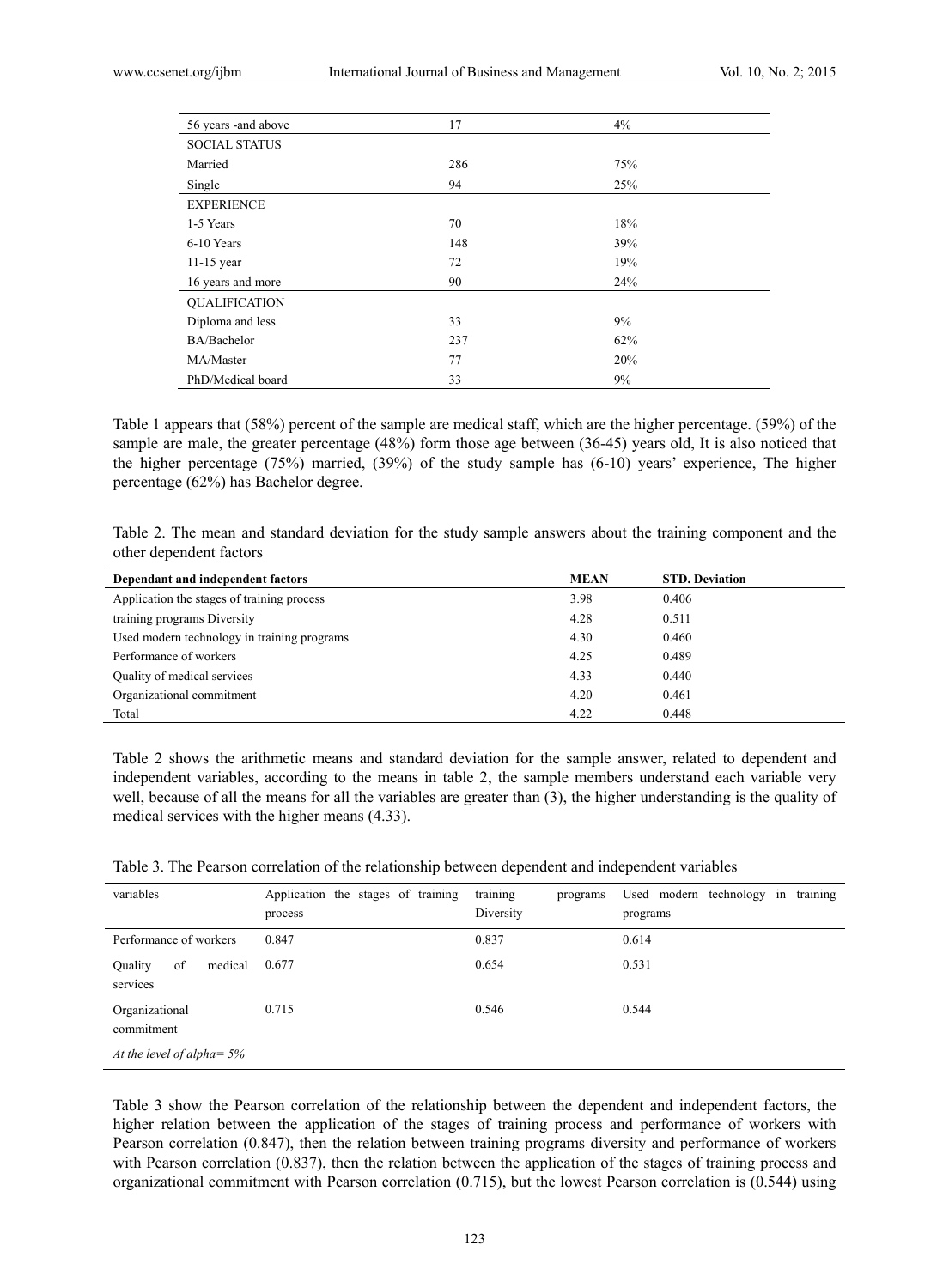modern technology in training programs and organizational commitment. These results confirm that their a different strong relationship between the dependents and independent variables.

Table 4. The multiple linear regression analysis of the influence of the training component (combined) on the performance of workers, quality of medical services, and organizational commitment

|                                                         | B | $\mathbf{T}$ | Sig.                      | R <sub>2</sub> |       |
|---------------------------------------------------------|---|--------------|---------------------------|----------------|-------|
| Performance of workers                                  |   |              | $0.32$ 4.43 $0.000$ 0.393 |                | 28.80 |
| Ouality of medical services 0.41 5.33 0.000 0.299 29.54 |   |              |                           |                |       |
| Organizational commitment 0.30 4.12 0.000               |   |              |                           | 0.312 27.12    |       |

Table 4 shows the result of the multiple linear regressions, there is an influence of the training component (combined) on the performance of workers, quality of medical services, and organizational commitment. Is the most influential on the quality of medical services where  $(B)$  (0.41), and (t)value (5.33) with (0.000) significance, the lowest influential where on the organizational commitments, where(B) (0.30), and (t)value (4.12) with (0.000) significance. The result indicates a variation influential for the training component on the performance of workers, quality of medical services, and organizational commitment.

Table 5. The ANOVA analysis of the influence of the training component (combined) on the performance of workers, quality of medical services, and organizational commitment

|                                                                |                               | R <sub>2</sub> | <b>Degrees</b> | Rate  | F     | Sig.  |
|----------------------------------------------------------------|-------------------------------|----------------|----------------|-------|-------|-------|
| Performance<br>of<br>workers<br>Quality of medical<br>services | The sum of squares regression | 1.532          | 1.0            | 1.355 | 6.974 | 0.000 |
|                                                                | sum of squared residuals      | 13.472         | 58             |       |       |       |
|                                                                | <b>TOTAL</b>                  | 15.00          | 59             |       |       |       |
|                                                                | The sum of squares regression | 1.61           | 1.0            | 1.412 | 7.123 | 0.003 |
|                                                                | sum of squared residuals      | 14.012         | 58             |       |       |       |
|                                                                | <b>TOTAL</b>                  | 15.61          | 59             |       |       |       |
| Organizational<br>commitment                                   | The sum of squares regression | 1.70           | 1.0            | 1.231 | 6.376 | 0.002 |
|                                                                | sum of squared residuals      | 13.676         | 57             |       |       |       |
|                                                                | <b>TOTAL</b>                  | 15.34          | 58             |       |       |       |

Table 5 shows the influence of the training component (combined) on the performance of workers, quality of medical services, and organizational commitment. The results in table 5 shows that the training component (combined) influenced on the workers performance, where (F) value (6.974), less than (F) tabled value, and with (0.000) significance. Also theirs an influenced on the quality of medical services, and organizational commitment, where (F) value (7.123), (6.376) which are less than (F) tabledWith (0.002), (0.003) significance, which are less than alpha value (0.05).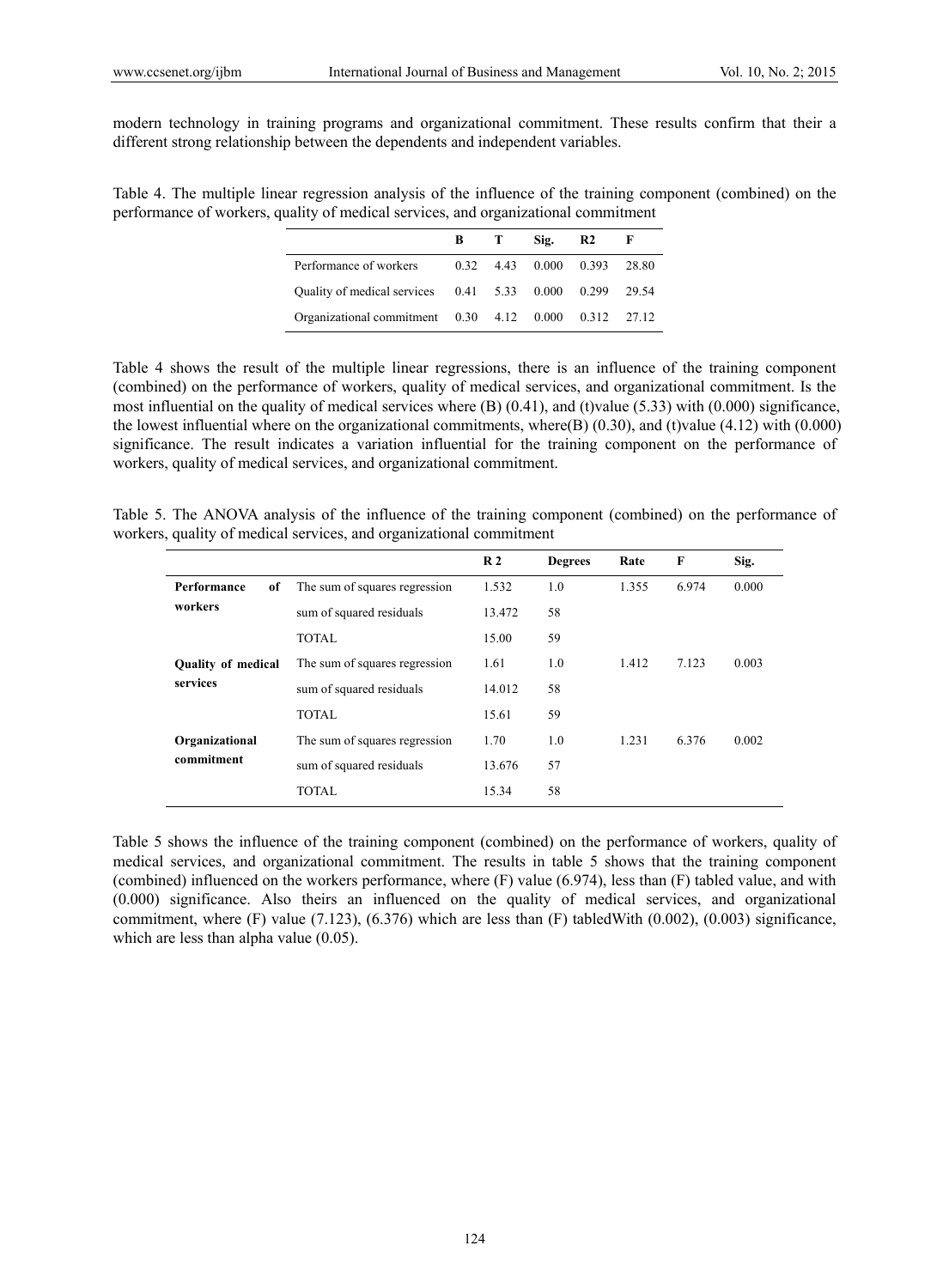| variables                                   | of<br>the<br>Application<br>stages |      |       |               | training programs Diversity |       | <b>Used</b> | modern            | technology<br>in |  |
|---------------------------------------------|------------------------------------|------|-------|---------------|-----------------------------|-------|-------------|-------------------|------------------|--|
|                                             | training process                   |      |       |               |                             |       |             | training programs |                  |  |
|                                             | B<br>Sig.<br>T                     |      |       | B             | T                           | Sig.  | B           | T                 | Sig.             |  |
| of<br>Performance<br>workers                | 0.298                              | 4.98 | 0.000 | 0.245         | 4.27                        | 0.001 | 0.29        | 2.77              | 0.000            |  |
| <b>Ouality</b><br>of<br>medical<br>services | 4.22<br>0.000<br>0.318             |      | 0.271 | 4.44<br>0.000 |                             | 0.31  | 3.15        | 0.000             |                  |  |
| Organizational<br>commitment                | 0.43                               | 4.26 | 0.000 | 0.43          | 4.33                        | 0.000 | 0.32        | 3.033             | 0.065            |  |
|                                             | $R2=0.29$                          |      |       | $R2=0.34$     |                             |       | $R2=0.31$   |                   |                  |  |
|                                             | $F = 30.47$                        |      |       | $F = 29.40$   |                             |       | $F = 26.20$ |                   |                  |  |
|                                             | $\text{Sig}=0.001$                 |      |       |               | $Sig = 0.000$               |       |             | $Sig = 0.000$     |                  |  |

Table 6. Multiple linear regression analysis of the influence of each component of training on each independent factors

Table 6 shows the influence of each component of training on each independent variable. As we see in table 6 that the most influence training component is application the stages of training process on the performance of the worker with (T) value (4.98), then the influence of training programs diversity on the quality medical services with (T) value (4.44), on the other hand the most less influence of the training component is used modern technology in training programs on performance of the worker with (T) value (2.77), table (6) also shows their no influence of the used modern technology in training programs as one of the training component on the organizational commitments with(0.065) significance, which its greater than alpha value.

#### **10. Conclusions and Recommendations**

*10.1 Conclusions of This Study Showed the Following* 

 $\checkmark$  The sample members understand each variable very well.

 $\checkmark$  There's a strong relationship between the training component in general and the independent variables (Application the Stages of Training Process, Training Programs Diversity, and Used modern technology in training programs).

 The higher relation between the application of the stages of training process and performance of workers then the relation between training programs diversity and performance of workers.

 $\checkmark$  The lowest relation between using modern technology in training programs and organizational commitment.

 $\checkmark$  There is an influence of the training Component (combined) on the Performance of workers, Quality of medical services, and organizational commitment. And the most influential on is the Quality of medical services.

 $\checkmark$  The lowest influential one is the organizational commitments.

 $\checkmark$  In general theirs a variation influential for the training component (combined) on the performance of workers, quality of medical services, and organizational commitment.

 $\checkmark$  The most influence training component is application the stages of training process on the performance of the worker, then the influence of training programs diversity on the quality medical services.

 $\checkmark$  The less influence of the training component is used modern technology in training programs on performance of the worker.

 $\checkmark$  There's no influence of the used modern technology in training programs as one of the training component on the organizational commitments.

## *10.2 Recommendations*

In the light of the study result and the researcher observations, they suggested the following *Recommendations*:

Create an appropriate regulatory climate for the process of training and providing appropriate incentives for the trainees.

Create an annual training plan according to the workers training needs in the Jordanian private hospitals.

Convince the high management in the hospitals with the importance of training and its role in raising the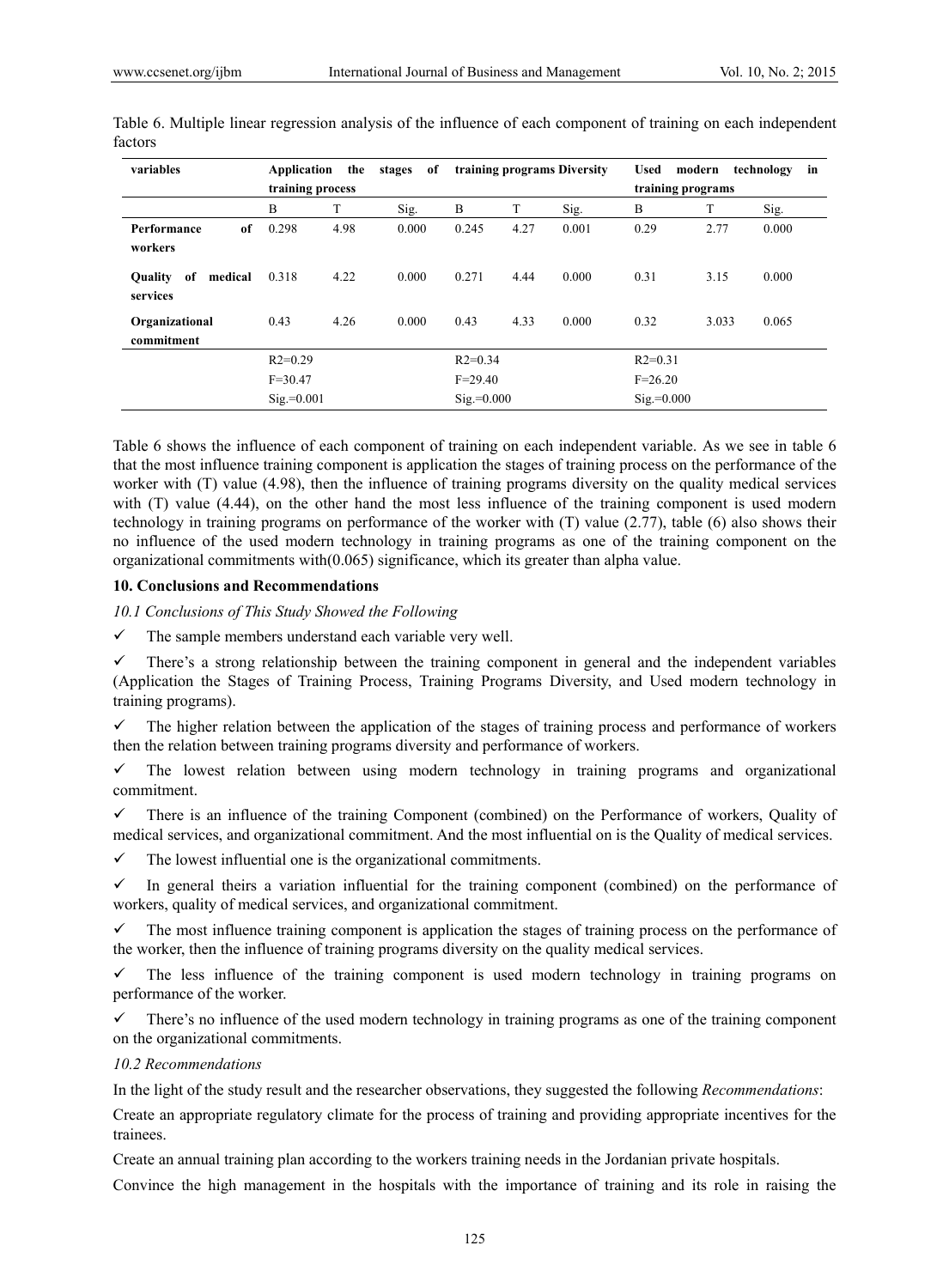efficiency of workers in the Jordanian private hospitals - increase the budget allocated for training, education and scientific research in the Jordanian private hospitals

Give workers in the Jordanian private hospitals the opportunity to choose the quality of the training programs they need.

Work to make the training programs are compatible with the goals set for it in the Jordanian private hospitals, and choosing the training programs which are consistent with the appropriate times for the employees to encourage them to attend these training programs. To keep up the training programs with medical scientific and technological developments. Rationalized administrative decisions regarding the training programs.

## **Acknowledgment**

The Author is Grateful to The Applied Science University, Amman, Jordan for the Full Financial Support Granted to This Research Project (Grant No.BI/98).

## **References**

- Abbas, S. (2006). *Human Resource Management strategic entrance* (2nd ed.). Dar Wael for Publishing and Distribution, Amman, Jordan.
- Aldmrani, A. (1987). Measure the Effectiveness of Organizations. *Journal of Management.*
- Almansour, Y. (1997). *Total Quality Management An Empirical Study On Jordanian Health Sector*. Un-published PhD, Thesis, Bagdad University, public administration department.
- Alqadi, M. (1998). *The role of Vocational Training in the Preparation of the Workforce*. Madbouly Library Publishing, Amman, Jordan.
- Danials, S. (2003). Employee Training: A strategic Approach to better returned on Investment. *Journal of Business Strategy, 24*(5), 39–42. http://dx.doi.org/10.1108/02756660310698713
- David, H. (1999). *Achieve Total Quality*. London: Director Book England.
- Diab, S. (2010). *Primary Health Care Management* (1st ed.). Dar alfeker for Publications, Amman. Jordan .
- Dora, & Sabahg. (2008). *Human Resource Management*. Dar Wael for publication, Amman, Jordan.
- Gary, D. (2010). *Human Resources Management*. Pearson Education International, Prentice, Hall.
- George, T. M., & John, B. (1998). *Human Resources Management*. Richard D.Irwin .Inc. U.S.A.
- Ghannam. (2010). *The impact of training on the performance of employees in the insurance sector of the Palestinian*. Unpublished research, An-Najah University, Nablus, Palestine.
- Ibrahim, M. (2009). *Human Resource Management.* University House, Alexandria, ARE.
- Jalal, A. B. (2010). *The effect of training technical programs on efficiency of workers in the Palestinian financial market.* Unpublished research, An-Najah University, Nablus, Palestine.
- Lateef, L. (2008). The role of training in the evaluation of the efficiency of the employees performance, within the hotel sector-a study of the views of managers and heads of departments and employees at the Rashid Hotel-Baghdad*. Journal of Business and Economics, 71*.
- Maher, A. (1999). *Human Resource Management.* University House for Printing and Publishing, Amman, Jordan.
- Mia et al. (2009). Measuring the impact of training on the performance of workers an Empirical Study of the Directorate of Education in Al Buraimi Governorate in the Sultanate of Oman. *Economic Sciences, Legal, 31*(1).
- Mograbi, A. H. (2007). *Recent Trends in Studies and Human Resource Management Practices.* Modern Library, Amman, Jordan.
- Ntal, J. (2007). *The role of training in development the competencies of school managers in the United Nation Relief World Agencies (UNRWA) in Gaza Strip*. Unpublished MA Thesis, Department of Business Administration, Islamic University-gzh.
- Obeidi, J. (2013). *The effect of following a creative approach trend and strategy training on the employees performance in the Kuwait Oil Company*. Unpublished MA Thesis, University of the Middle East, Amman, Jordan .
- Salem, M. (2009). *Human Resource Management.* Dar enrich for Publishing and Distribution, Amman, Jordan